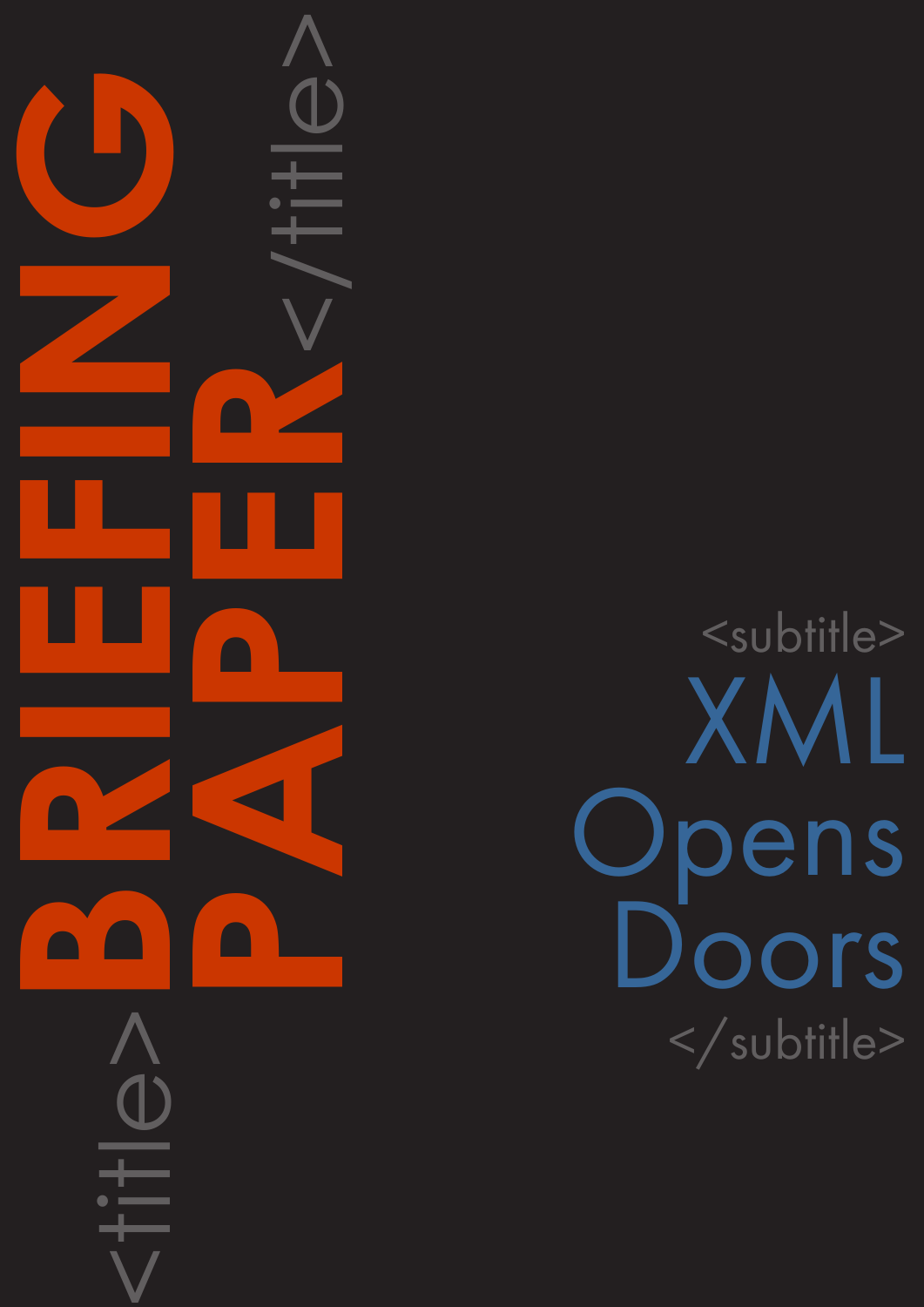## CAPDM Ltd. CAPDM Ltd.

Introduction **Developing a sizeable on-line or distance learning programme will involve** an organisation in the creation, and subsequent management, of a significant volume of learning materials. These materials may take many forms, but there will be a significant amount of textual content employed. How should this content be structured, held and managed?

- •Paper, so that there is always a working base that every student can access and, anyway, students like books;
- [PDF](http://en.wikipedia.org/wiki/PDF), so that students can have all the content on their laptops;
- [HTML](http://www.w3.org/html/), so that we can populate our virtual learning environments [\(VLE](http://www.jisc.ac.uk/whatwedo/programmes/programme_buildmle_hefe/mle_lifelonglearning_info/mle_briefingpack/mle_briefings_1.aspx)s).

There are many tools that might do the job. For example millions of documents every day are written using Microsoft Word. Millions of users can't be wrong, so we could choose Word to manage our content. But can it meet our programme needs? For an effective delivery that suits the needs of our students we will probably need to deliver to:

- let's us produce to all the formats we need;
- stops duplication of effort; and
- •is independent of tools and VLEs … forever.

Word can do all of that as it has a "Save as .." feature that offers all of these file formats.

Alternatively, we could also author our content directly in HTML, as this would let us develop directly in the format used by our VLE - though we may need to keep a separate Word copy of everything as well as this HTML version. That's OK, provided that we keep everything in step.

Or we could be smart and keep a single source master of everything that:

There is really only one choice if this route is taken, namely the wholesale adoption of XML.

#### [XML](http://www.w3.org/XML/) stands for eXtensible Mark-up Language.

A mark-up language allows structure in a document to be tagged as text with some meaning, in a manner similar to structured use of common word processors. Like Microsoft Word, XML can be used to describe the structure of a document, but it is much more flexible and extensible and, indeed, not limited to text (for example vector images described in the [SVG](http://www.w3.org/Graphics/SVG/) standard make use of the expressiveness of XML).

XML is an international standard, and a subset of [SGML](http://en.wikipedia.org/wiki/SGML) (ISO 8879), a markup language that has been used since 1986 to define the structure, and hold the content, of many types of documents. Though originally developed to be simpler than SGML, and targeted for web-based documents, XML can be

used to describe a vast array of document structures (read learning materials), including those for print.

HTML – the language of the web page – is an application of XML, but a fairly simple one. XML can actually be used to create an infinite number of applications, of varying complexity, but it is generally the case that applications are designed for specific needs – from technical manuals for aircraft, to the specification of historical or news events, through to computer messaging. The popularity of HTML was based partly on its relative ease of use, but mainly because of its ability to display a wide range of documents – via a web browser – which could be linked to other documents.

However this popularity has led to demands for it to offer more, and this has exposed the limitations of HTML. It is a fixed application for the World Wide Web, not extensible, quite restrictive, and weak in its ability to describe the actual content of a document.

XML overcomes the inherent limitations of HTML, while providing many enhanced capabilities. Applications of XML make use of a 'tag set', just like HTML, but it is a meta-language – a language used to define other languages – rather than a single instance. So, while XML is actually used to define presentational applications such as HTML, there are many other instances that are more expressive. [DocBook](http://www.docbook.org/) and [DITA](http://dita.xml.org/) are popular instances for structured documents, and [IMS QTI](http://www.imsglobal.org/question/) is a de facto standard for test and question mark-up for on-line assessments.

What is

XML?



enable more interactive use in virtual learning environments. Case studies and questions can be made interactive, giving students a better on-line learning experience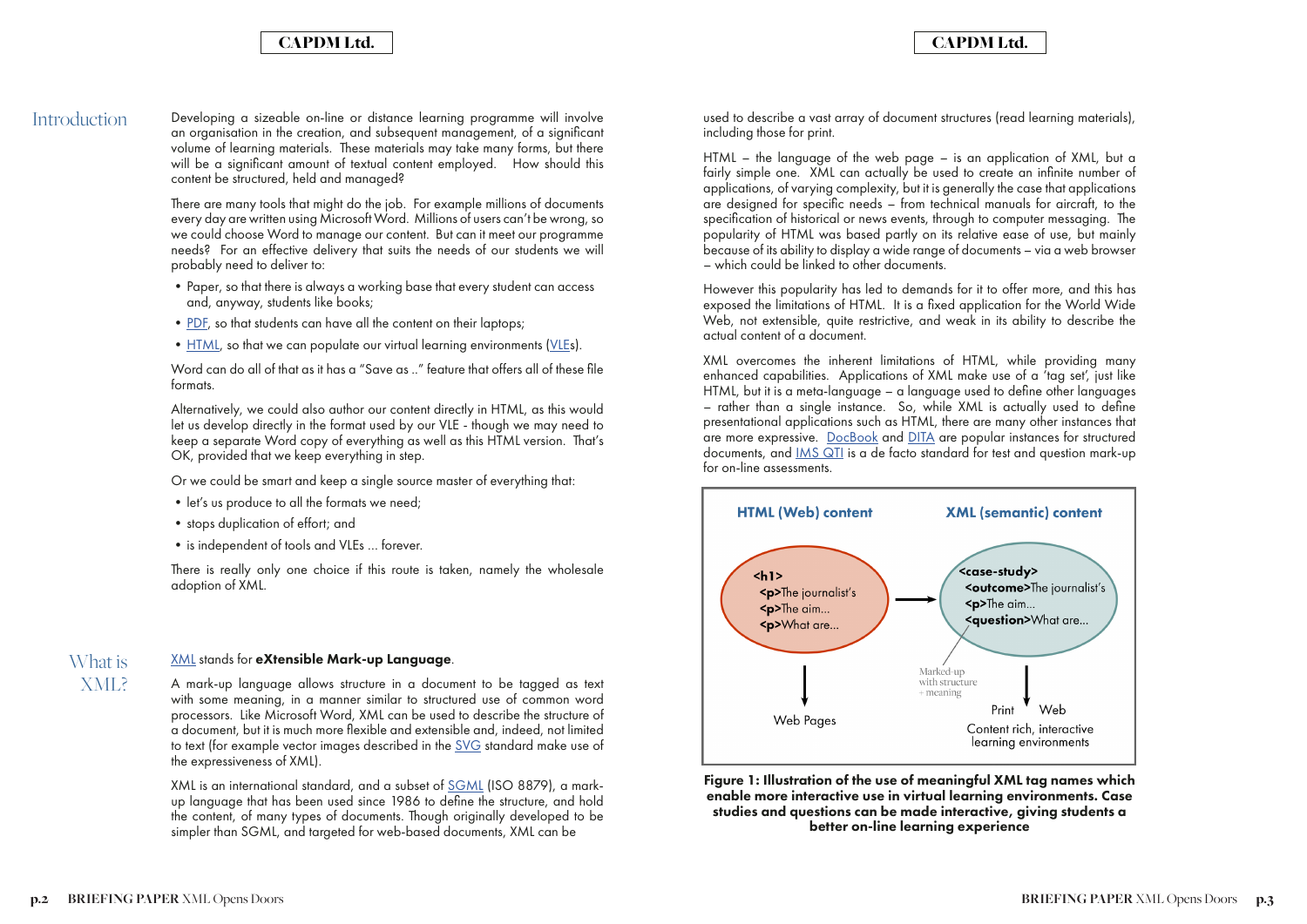#### p.4 **BRIEFING PAPER** XML Opens Doors **BRIEFING PAPER** XML Opens Doors p.5

## CAPDM Ltd. CAPDM Ltd.

# "We do XML"

In an XML document, the tag names are designed to convey the meaning of the data they contain (cases, questions, answers). This is in contrast to HTML tags which are fixed (paragraph, heading, link) and therefore say little about the meaning of their content.

Having extolled the virtues of XML, do be warned! XML is dumb – its usefulness depends on how it is applied and used. Any claim of "we do XML" should always be tempered by **how** it is being used.

So XML can be used to semantically tag documents in a way that adds meaning to their structure. This helps to improve the use and management of information, the publishing of it, and its exchange.

CAPDM uses XML (most commonly with DocBook as the defining document) as a standard for the capture, management and publishing of all client content. Used within a managed repository, and with a policy of single-source mastering, this offers protection for the life of the content, and a flexibility with respect to the range of final learning environments and media formats that can be generated and used.

It is important to recognise that content longevity and reusability comes from structure and semantics, and not from the file format that the content might be saved in. Using the Save as... XML feature in Microsoft Word really just changes the file format and nothing else. This may allow you to claim that "we do XML" but it is not the same as using XML in a meaningful and principled manner.

Using XML also frees an organisation from the use of specific - tools though it is important, and useful, to be using the 'right' tools for each stage of content development. For example, word processors are undoubtedly good for creative authoring and maybe visual editing, but they are not good for content mastering or for generating professional quality published output.

If you are serious about your content, why not use a serious toolset? You wouldn't keep your financial database in a set of flat text files; so why keep your course materials in a set of word processor files?

In XML creation and editing, a visual editor like Word will only ever be able to take you part of the way toward structure and semantics, because Word will neither constrain the edits you make, nor allow you to create and manipulate the extra metadata which makes your information more useful.

The printed technical manuals for a Boeing 747 are larger and heavier than the aircraft itself and represent a substantial body of knowledge that must be always kept up to date. The content domain for the UK's largest distance learning MBA programme at [Edinburgh Business School](http://www.ebsglobal.net/) numbered 20+ million words in 4 different languages, and 290+ separate course components, released in print and on-line formats.

If you think of all the processes you will want to apply to the content for your programmes over their lifetime – creation, editing, updating, high-quality printing, high-quality web output, re-structuring, archiving – then there is really only one *lingua franca* for all of those processes, and that is structured, semantic XML.

This paper has introduced a number of acronyms and technical terms which deserve some explanation. [Wikipedia](http://www.wikipedia.org/) provides a useful and fuller explanation of each.

- •[DITA](http://dita.xml.org/): the *Darwin Information Typing Architecture* is an XML-based, extensible architecture for authoring, producing, and delivering technical information, divided into small, self-contained content topics that can be reused in different deliverables.
- •[DocBook:](http://www.docbook.org/) a mark-up language for technical documentation, currently maintained by the DocBook Technical Committee at OASIS and available in both SGML and XML forms, as a DTD (Document Type Definition).
- *[IMS QTI](http://www.imsglobal.org/question/)*: the *IMS Global Learning Consortium* is a [non-profit](http://en.wikipedia.org/wiki/Non-profit) standards organization concerned with establishing interoperability for learning systems and [learning content](http://en.wikipedia.org/wiki/Non-profit) and the enterprise integration of these capabilities. Their mission is to "support the adoption and use of learning technology worldwide". Their main activity is to develop specifications, like QTI, which might eventually be adopted as standards.
- •[QTI:](http://www.imsglobal.org/question/) an IMS specification the Question and Test Interoperability Specification – which defines an XML language for interchanging questions and assessments between different systems.
- [SGML](http://en.wikipedia.org/wiki/SGML): a meta-language in which one can define mark-up languages for documents, originally designed to enable the sharing of machine-readable documents in large projects It has also been used extensively in the printing and publishing industries, but its complexity has prevented its widespread application for small-scale general-purpose use.
- [XML](http://www.w3.org/XML/) stands for eXtensible Mark-up Language. A mark-up language that allows structure in a document to be tagged as text with some meaning, in a manner similar to structured use of common word processors.

Conclusion

## Glossary